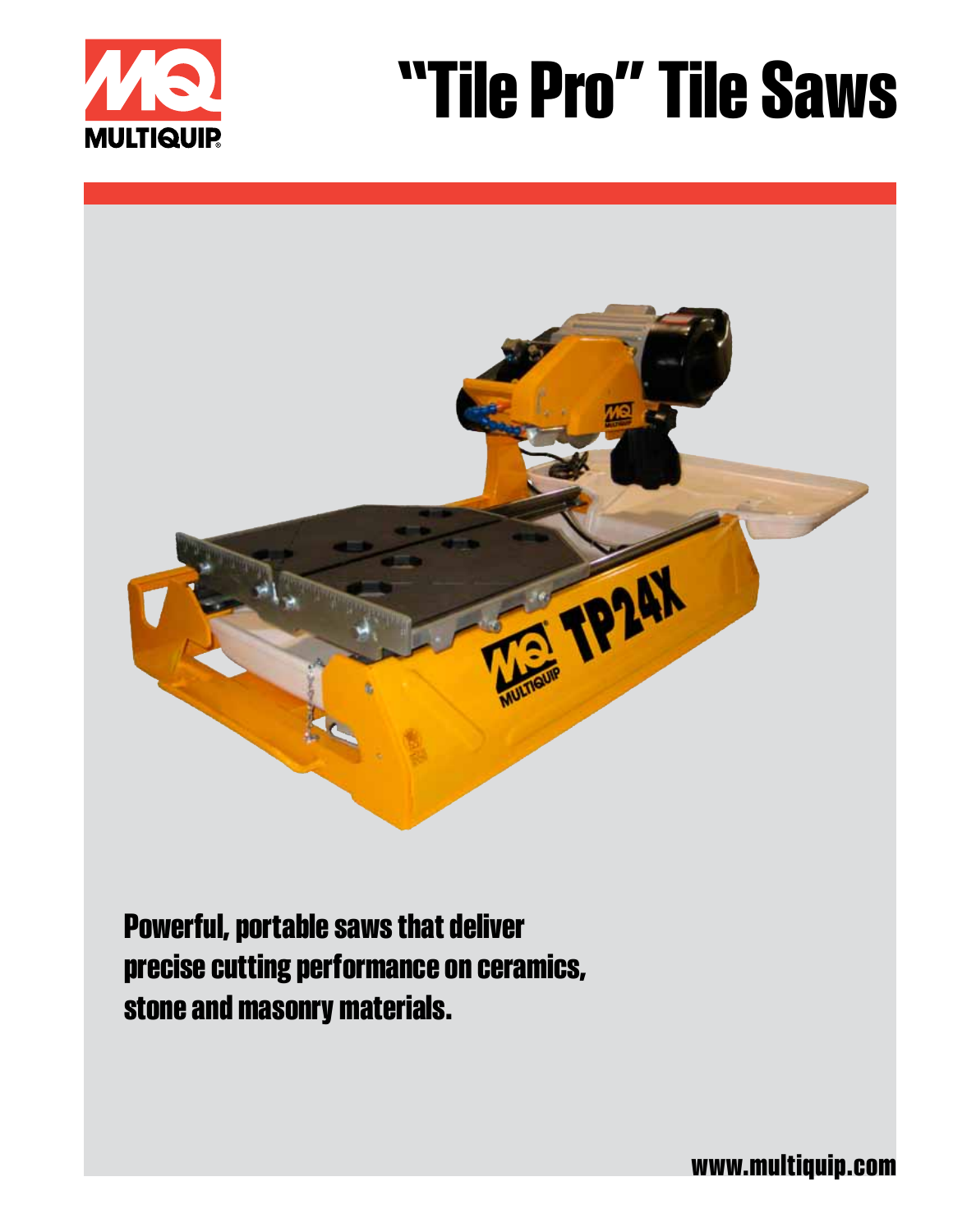

### **TP7X - Tile Saw**

**Blade Capacity......................7" Max Straight Cut..................17" Diagonal Cut Tile Size.........12" Weight............................43 lbs.**

The TP7X is a lightweight compact tile saw that provides power plus portability. The sturdy steel precision frame is matched with an oversized die-cast aluminum conveyor cart, rotation blade guard, and thermoplastic water pan. A powerful 1HP electric motor connects to standard 115V outlets and is provided with overload protection. An innovative water-cooled bearing assembly works in conjunction with the water pump to keep key bearing components operating cooler. The conveyor cart is supported with high-tech roller wheels to ensure no axial movement, precise tracking and facilitate 'dead-on' cutting lines.

**Optional Saw Stand: Part#: TSS**

- **Power: 1HP 115V/15Amp Electric** Motor w/Overload Protection, UL/CUL.
- **Compact, Sturdy Steel Frame: Supports exact Compact, Sturdy Steel Frame: Supports exact Compact Compact Compact Compact Compact Compact Compact Compact Compact Compact Compact Compact Compact Compact Compact Compact Compa** cutting operations.
- Conveyor Cart: Die-cast aluminum table w/heavy duty injected molded rubber padding, industrial ball bearing rollers ensure smooth, precise cart travel.
- Water-Cooled Blade Shaft Bearings: High flow water recirculating system designed to keep crucial bearing components operating cooler.
- Compact, Lightweight: 43 lbs.
- Water Pan: High impact thermal plastic tray will not rust nor bend out of shape.
- Water Pump: Powerful, maintenance free submersible pump provides high volume water flow.
- Cutting Jigs: Universal Angel and 45° Miter jig included.
- Diamond Blade: Premium 7" Title Diamond Blade included.



**TP24 - Tile Saw**

| Blade Capacity10"         |  |
|---------------------------|--|
| Max Straight Cut24"       |  |
| Diagonal Cut Tile Size16" |  |
|                           |  |

The TP24 is a lightweight high usage flexible saw that is designed to provide professional cutting performance on ceramics, stone, and masonry materials. A hardy steel frame and easily removable thermal plastic water tray provides overall durability and long service life. The trusted high torque 2HP electric motor operates on standard 115V power and is designed with thermal overload protection. An innovative water-cooled bearing assembly works in conjunction with the water pump to keep key bearing components running cooler. The saw comes complete with high flow water pump, aluminum support jig, and premium 10" Tile diameter blade.



- Conveyor Cart: Die-cast aluminum table w/heavy duty injected molded rubber padding, industrial ball bearing rollers ensure smooth, precise cart travel.
- Water-Cooled Blade Shaft Bearings: High flow water recirculating system designed to keep crucial bearing components operating cooler.
- Portable: 65 lbs.
- Water Pan: High impact thermal plastic tray and back-splash will not rust nor bend out of shape.
- Water Pump: Powerful, maintenance free submersible pump provides high volume water flow.

Diamond Blade: Premium 10" Title Diamond Blade included.

#### **Optional Saw Stand: Part#: TSS**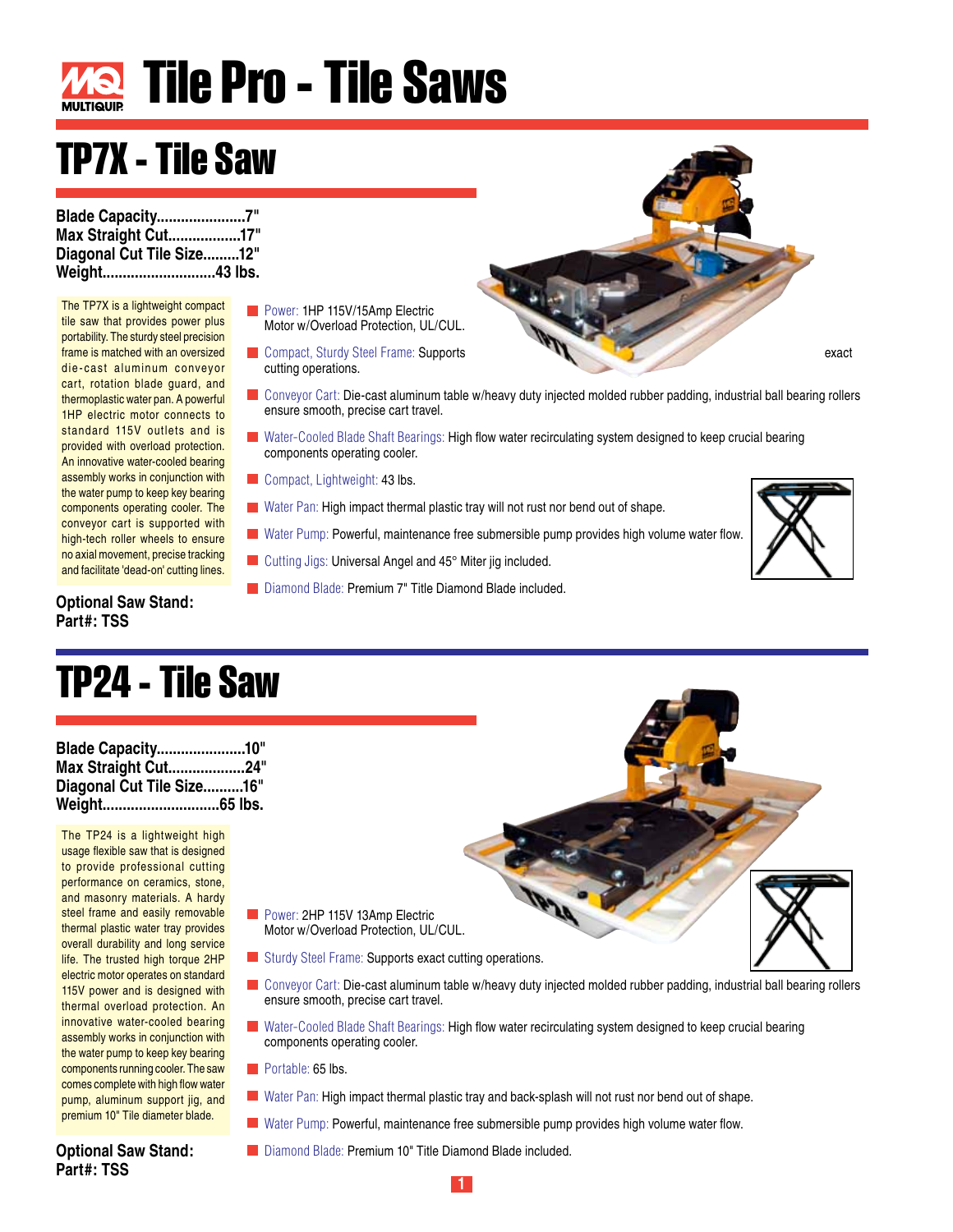

### **TP24X - Tile Saw**

**Blade Capacity......................10" Max Straight Cut...................24" Diagonal Cut Tile Size..........18" Weight............................103 lbs.**

The TP24X is a powerful high usage saw that is designed to professionally handle large sized cuts on ceramics, stone, and masonry materials. A sturdy steel frame and easily removable thermal plastic water tray and back-splash provides overall durability and long service life. The trusted high torque 1.5HP electric induction motor operates on standard 115V power and is designed with thermal overload protection - UL/CUL certified. An innovative water-cooled bearing assembly works in conjunction with the water pump to keep key bearing components running cooler. Included with the TP24X is a high flower water pump, and premium 10" Tile blade.

**Part#: TSSX**

- Power: 1.5HP 115V/15Amp Electric Induction Motor w/Overload Protection, UL/CUL.
- Sturdy Steel Frame: Rigid wrap-around design w/carrying handles.
- Conveyor Cart: Die-cast aluminum table w/heavy duty injected molded rubber padding, industrial ball bearing rollers ensure smooth, precise cart travel.

TP24X

- **Water-Cooled Blade Shaft Bearings: High flow water recirculating system designed to keep crucial bearing** components operating cooler.
- $\blacksquare$  Blade Guard: Pivoting guard with blade brushes and precise cooling water distribution.
- Water Pan: High impact thermal plastic tray and back-splash will not rust nor bend out of shape.
- Water Pump: Powerful, maintenance free submersible pump provides high volume water flow.
- **Optional Saw Stand: Diamond Blade: Premium 10" Title Diamond Blade included.**

#### **Tile PRO Features**



The die-cast aluminum conveyor cart with heavy NBR rubber injected molded top pad ensures the flat/secure orientation of the material. The well designed drain holes and accurate back ruler fence assist the operator in cutting efficiency.

The Power Box provides convenient and safe operating features. The box provides for a water resistant ON/OFF switch with positive locking hood and a thermal overload circuit breaker that protects the motor against overheating and large power spikes.





Precise fore/aft tracking is assured by the unique locking ball bearing roller assembly. This unique design ensures that no axial play can be introduced to the conveyor cart. Material will travel straight and true into the cutting diamond blade.

The steel frame supports the overall accuracy of cutting, and connects to two precision track rails that supports the travel of the conveyor cart. The frame is removable from the water pan and a positive retention assembly locks the cart in place for safe transportation.